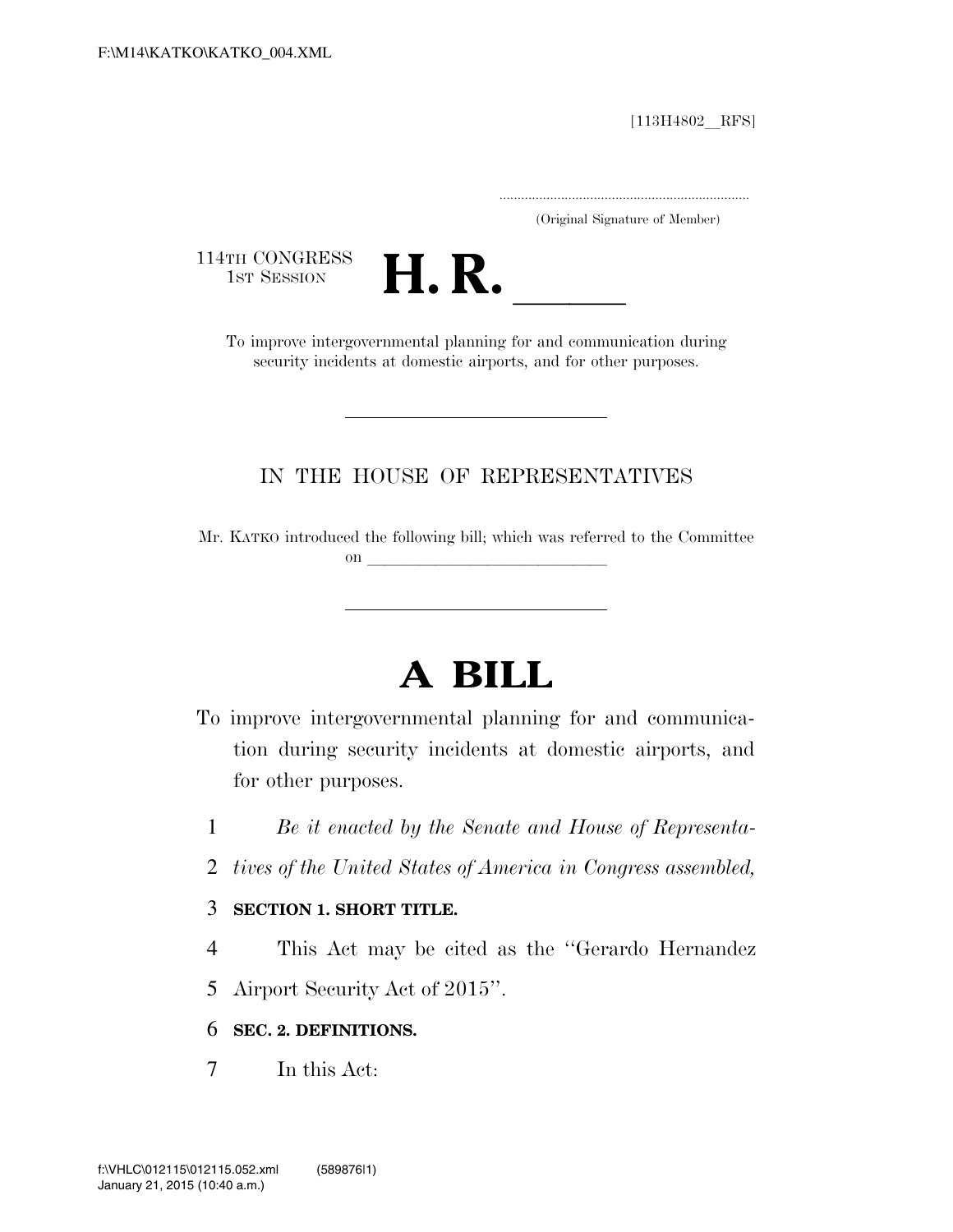(1) ASSISTANT SECRETARY.—The term ''Assist- ant Secretary'' means the Assistant Secretary of Homeland Security (Transportation Security) of the Department of Homeland Security.

 (2) ADMINISTRATION.—The term ''Administra- tion'' means the Transportation Security Adminis-tration.

#### **SEC. 3. SECURITY INCIDENT RESPONSE AT AIRPORTS.**

 (a) IN GENERAL.—The Assistant Secretary shall, in consultation with the Administrator of the Federal Emer- gency Management Agency, conduct outreach to all air- ports in the United States at which the Administration performs, or oversees the implementation and performance of, security measures, and provide technical assistance as necessary, to verify such airports have in place individual- ized working plans for responding to security incidents in- side the perimeter of the airport, including active shooters, acts of terrorism, and incidents that target passenger-screening checkpoints.

 (b) TYPES OF PLANS.—Such plans may include, but may not be limited to, the following:

 (1) A strategy for evacuating and providing care to persons inside the perimeter of the airport, with consideration given to the needs of persons with disabilities.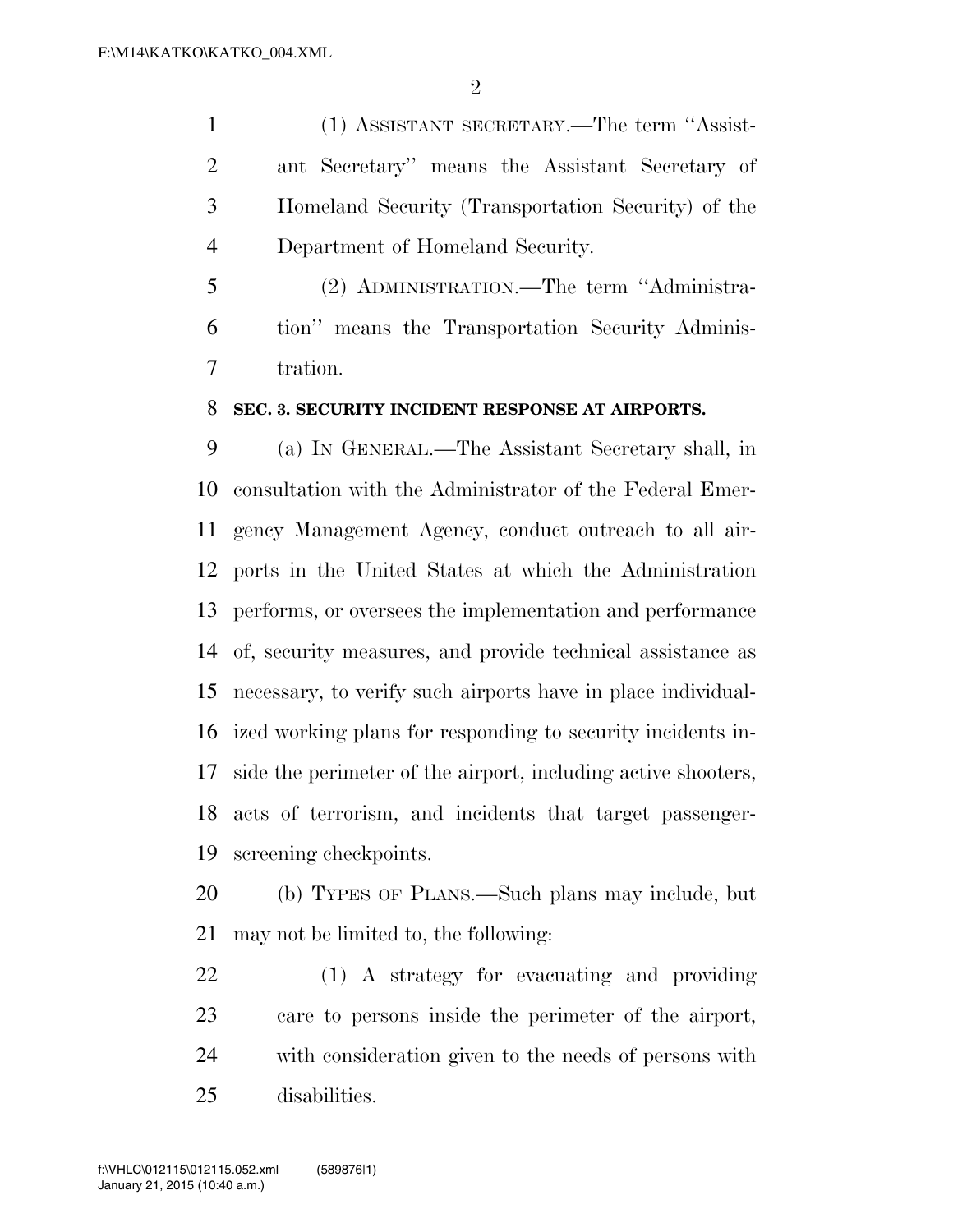| $\mathbf{1}$   | $(2)$ A plan for establishing a unified command,           |
|----------------|------------------------------------------------------------|
| $\overline{2}$ | including identification of staging areas for non-air-     |
| 3              | port-specific law enforcement and fire response.           |
| $\overline{4}$ | $(3)$ A schedule for regular testing of commu-             |
| 5              | nications equipment used to receive emergency calls.       |
| 6              | (4) An evaluation of how emergency calls placed            |
| 7              | by persons inside the perimeter of the airport will        |
| 8              | reach airport police in an expeditious manner.             |
| 9              | (5) A practiced method and plan to commu-                  |
| 10             | nicate with travelers and all other persons inside the     |
| 11             | perimeter of the airport.                                  |
| 12             | $(6)$ To the extent practicable, a projected max-          |
| 13             | imum timeframe for law enforcement response.               |
| 14             | (7) A schedule of joint exercises and training to          |
| 15             | be conducted by the airport, the Administration,           |
| 16             | other stakeholders such as airport and airline ten-        |
| 17             | ants, and any relevant law enforcement, airport po-        |
| 18             | lice, fire, and medical personnel.                         |
| 19             | (8) A schedule for producing after-action joint            |
| 20             | exercise reports to identify and determine how to im-      |
| 21             | prove security incident response capabilities.             |
| 22             | (c) REPORT TO CONGRESS.—Not later than 90 days             |
| 23             | after the date of the enactment of this Act, the Assistant |
| 24             | Secretary shall report to the Committee on Homeland Se-    |
| 25             | curity of the House of Representatives and the Committee   |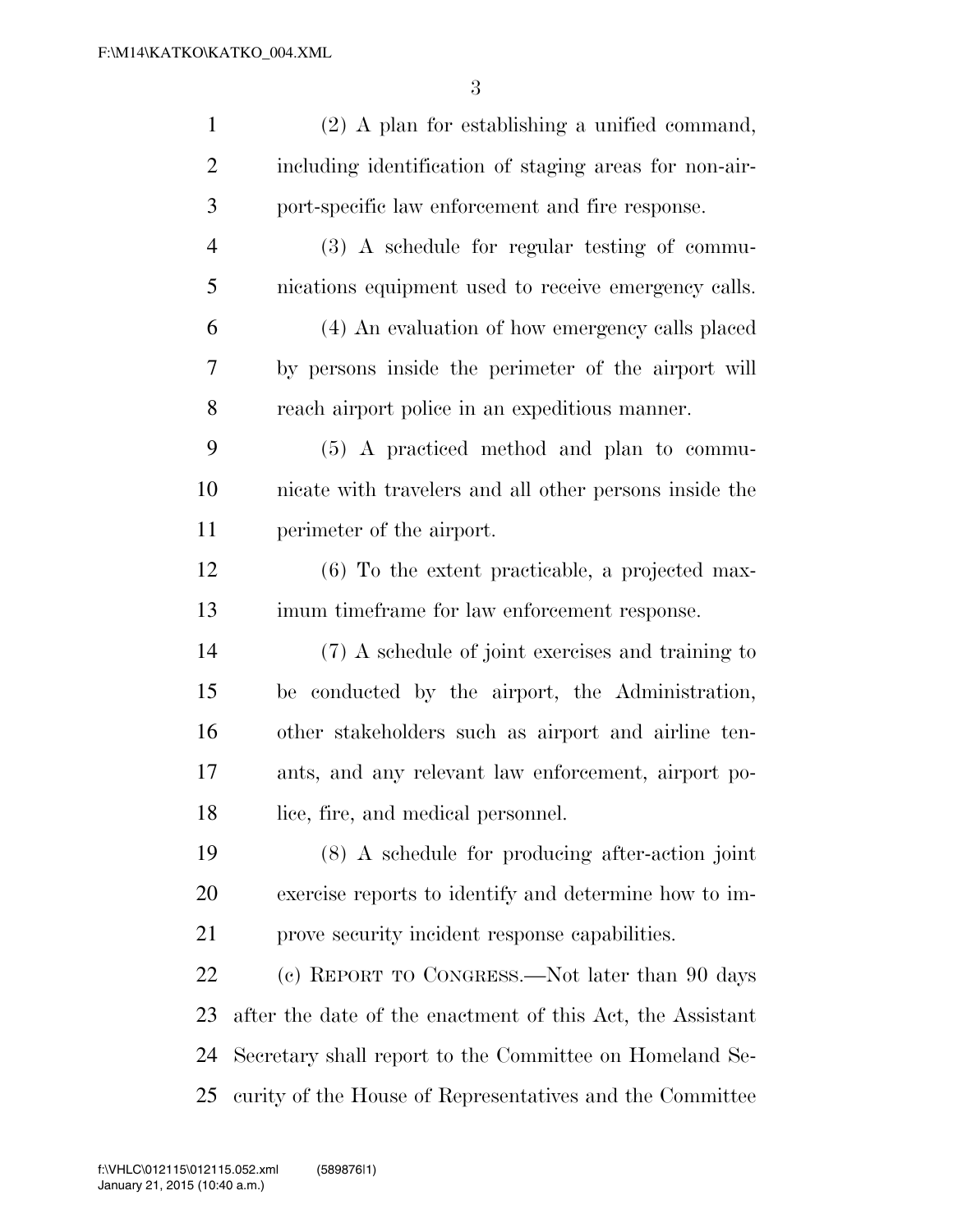on Commerce, Science, and Transportation of the Senate on the findings from its outreach to airports under sub- section (a), including an analysis of the level of prepared- ness such airports have to respond to security incidents, including active shooters, acts of terrorism, and incidents that target passenger-screening checkpoints.

### **SEC. 4. DISSEMINATING INFORMATION ON BEST PRAC-TICES.**

The Assistant Secretary shall—

 (1) identify best practices that exist across air- ports for security incident planning, management, and training; and

 (2) establish a mechanism through which to share such best practices with other airport opera-tors nationwide.

### **SEC. 5. CERTIFICATION.**

 Not later than 90 days after the date of enactment of this Act, and annually thereafter, the Assistant Sec- retary shall certify in writing to the Committee on Home- land Security of the House of Representatives and the Committee on Commerce, Science, and Transportation of the Senate that all screening personnel have participated in practical training exercises for active shooter scenarios.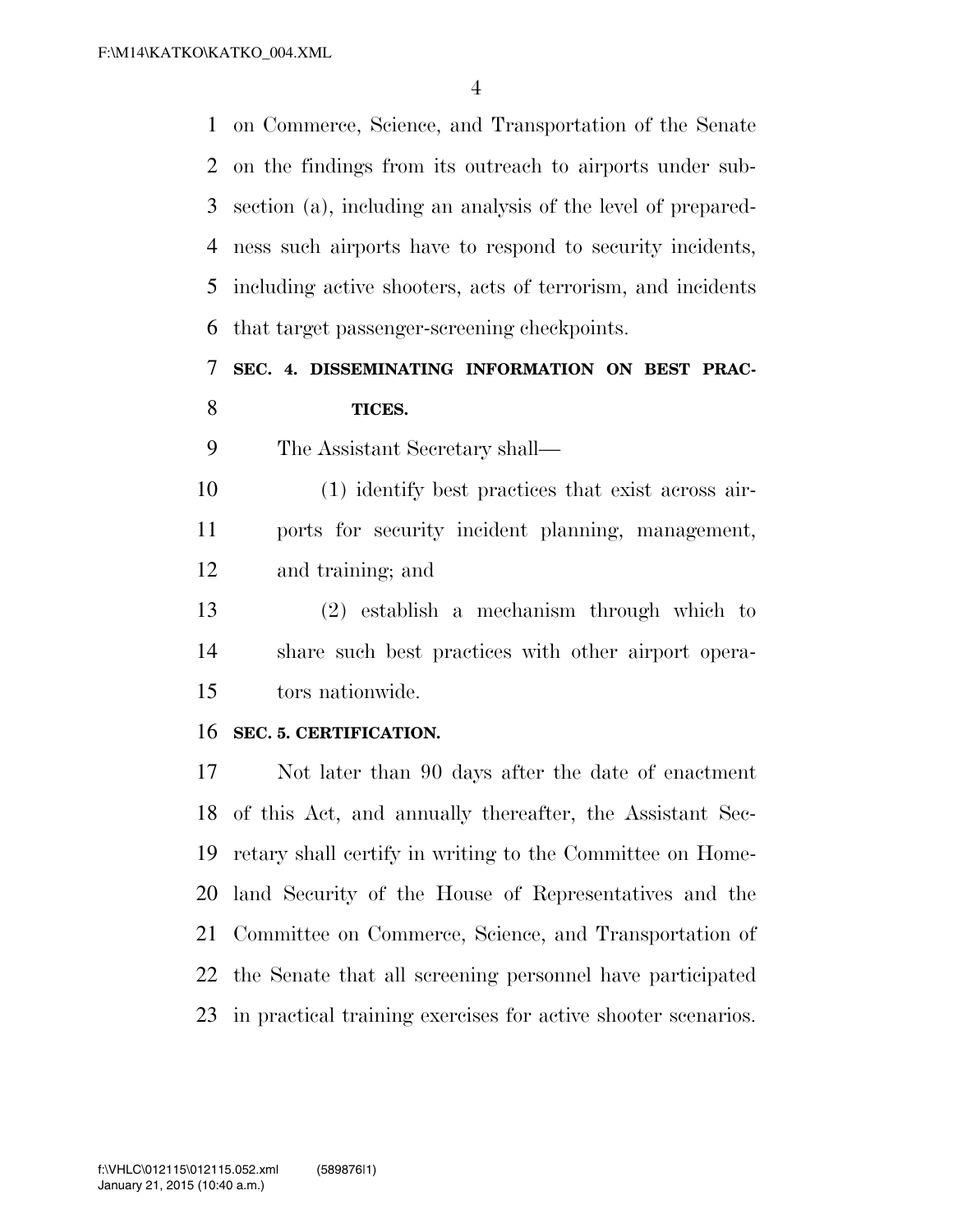### **SEC. 6. REIMBURSABLE AGREEMENTS.**

 Not later than 90 days after the enactment of this Act, the Assistant Secretary shall provide to the Com- mittee on Homeland Security of the House of Representa- tives and the Committee on Commerce, Science, and Transportation of the Senate an analysis of how the Ad- ministration can use cost savings achieved through effi- ciencies to increase over the next 5 fiscal years the funding available for checkpoint screening law enforcement sup-port reimbursable agreements.

## **SEC. 7. NO ADDITIONAL AUTHORIZATION OF APPROPRIA-TIONS.**

 No additional funds are authorized to be appro- priated to carry out this Act, and this Act shall be carried out using amounts otherwise available for such purpose.

#### **SEC. 8. INTEROPERABILITY REVIEW.**

 (a) IN GENERAL.—Not later than 90 days after the date of enactment of this Act, the Assistant Secretary shall, in consultation with the Assistant Secretary of the Office of Cybersecurity and Communications, conduct a review of the interoperable communications capabilities of the law enforcement, fire, and medical personnel respon- sible for responding to a security incident, including active shooter events, acts of terrorism, and incidents that target passenger-screening checkpoints, at all airports in the United States at which the Administration performs, or